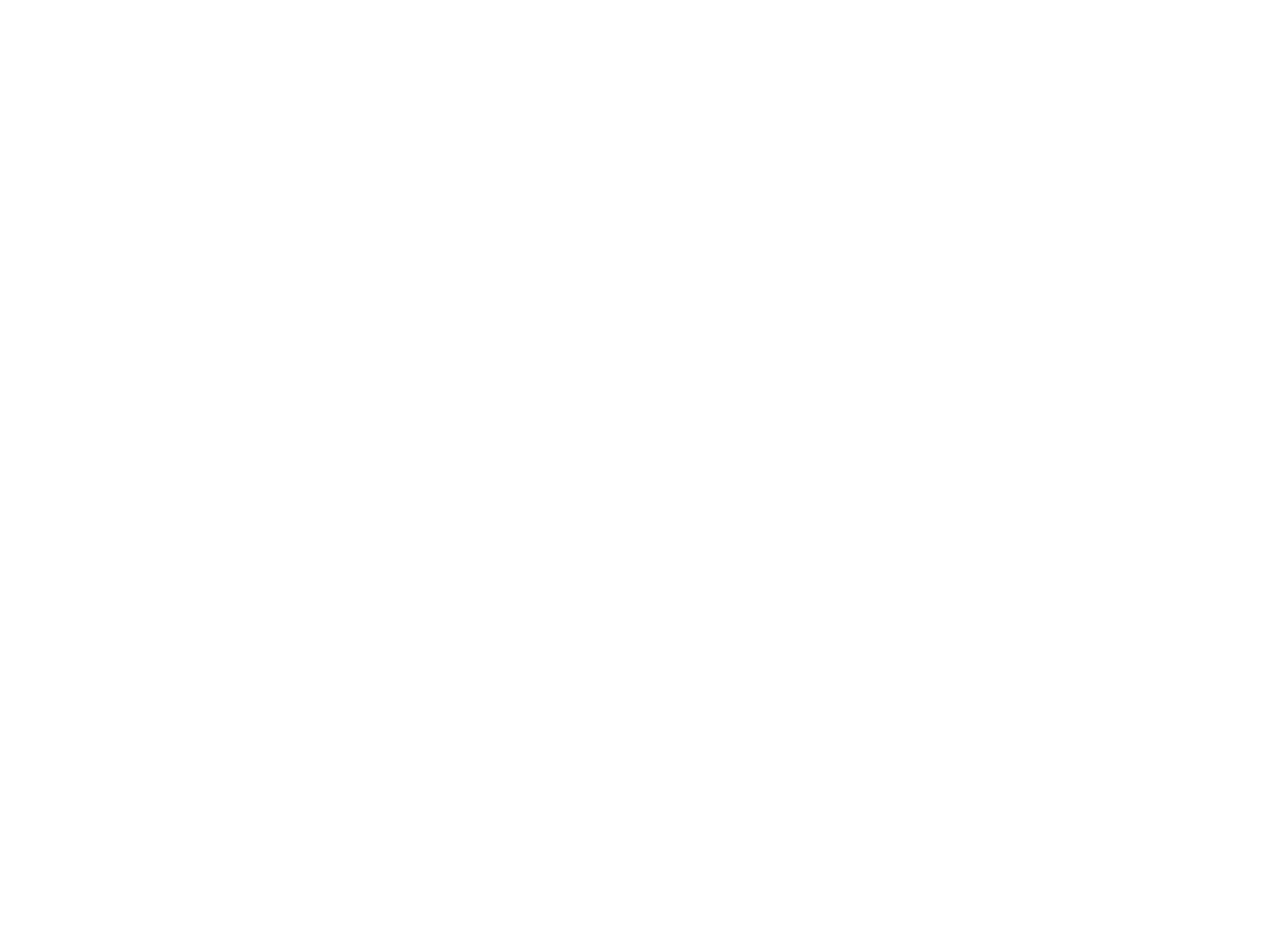### **Sandwiches**

**(Minimum of 15 Pieces)**

Harvest Chicken Salad Wraps *(Cranberries, Apples, and Tarragon ) \$ piece* 

Assorted Finger Sandwich Platter *(Choose from Turkey, Egg, Ham ,or Tuna Salad) \$ piece* 

Assorted Petite Wraps Platter *Roast Beef & Cheddar, Ham & Swiss , Turkey Pilgrim \$ piece* 

Mediterranean Wrap *(Spinach, artichoke, roasted red peppers, red onion, feta cheese, and olives with a Hummus Spread) \$ piece* 

## **Soups, Chowders & Salads**

**~~~CHO WDER & SOUP~~~ Priced per a person** 

**/LQGVH\·V )DPRXV 6HDIRRG %LVTXH**

New England Clam Chowder \$

Homemade Fish Chowder \$

Corn Chowder \$

Homemade Kale Soup \$

Soup  $\cdots$  R X U

**~~~SALAD~~~ Full Bowl: Serves 20 Half Bowl: Serves 10**

**Strawberr Field Green Salad** Fresh strawberres gonzola cheese rada onions, Sundried cranberries, candienuts & raspberry vinaigrette \$**100**Full / \$**50** Half

**Chopped Cob Salad** Fresh chopped igrephettuctomato, cucumbers, onions, corn, hard boiled equambled bacon, choppe cado topped with gorgonzola cheese served with blue chee \$**80**Full / \$**40** Half

**Tossed Green Salad / Classine san Salad** \$**50**Full / \$**25** Half

> **Greek Salad**  \$**70**Full / \$**35** Half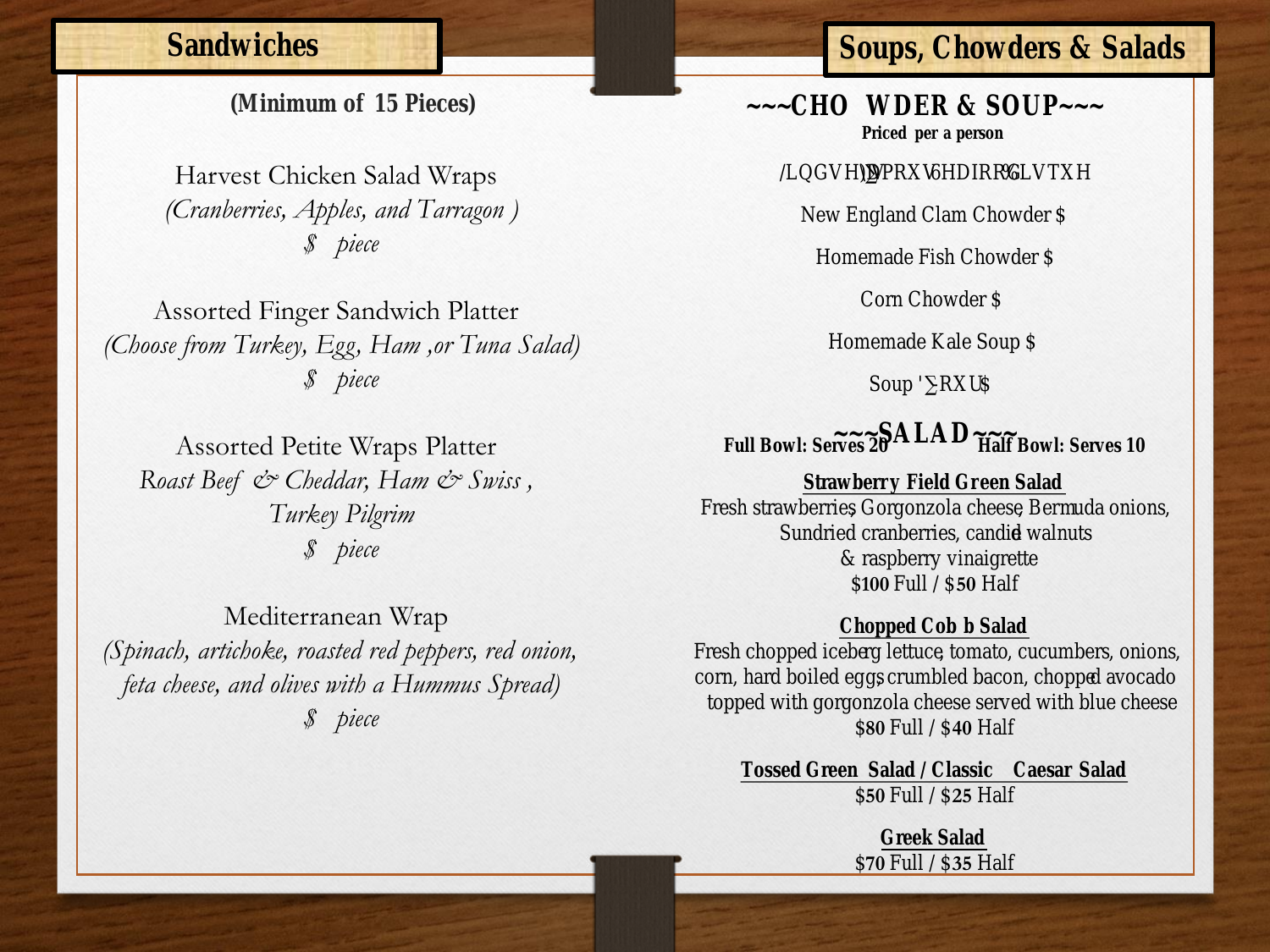### **Hors d' oeuvres**

# **HOT**

#### *~*Scallops Wrapped in Bacon*~ Fresh day boat scallops wrapped in Applewood smoked bacon lightly fried and served with a fresh maple glaze \$3.00 piece*

 $\sim$ Clams Casino $\sim$ *Fresh local littlenecks on the half shell topped with a buttery cracker stuffing and chopped bacon baked to perfection \$1.75 piece*

 $\sim$ Coconut Shrimp $\sim$ *Tender gulf shrimp rolled in a delicate blend of shredded coconut and spices then lightly fried until golden brown accompanied with a pineapple coconut glaze \$3.00 piece*

 $~\sim$ Assorted Wings $\sim$ *Fresh wings seasoned and lightly fried until golden brown Served with Three Dipping Sauces BBQ, honey gold and buffalo \$1.25 piece*

### **A la Carte Buffet Sides**

All items in heavy duty, disposable pans. **Full Pan serves 30 people, Half Pan serves up to 15**

> Homemade Italian or Greek Pasta Salad *\$50 full/ \$25 half*

> > Red Bliss Potato & Egg Salad *\$50 full/ \$25 half*

Old Fashioned Macaroni Salad *\$50 full/ \$25 half*

Mashed Carrots and Turnip (seasonal) *\$50 full/ \$25 half*

> Cranberry Sauce *\$6.99 quart/ \$3.99 pint*

Hand-cut Cole Slaw *\$50 full/ \$25 half*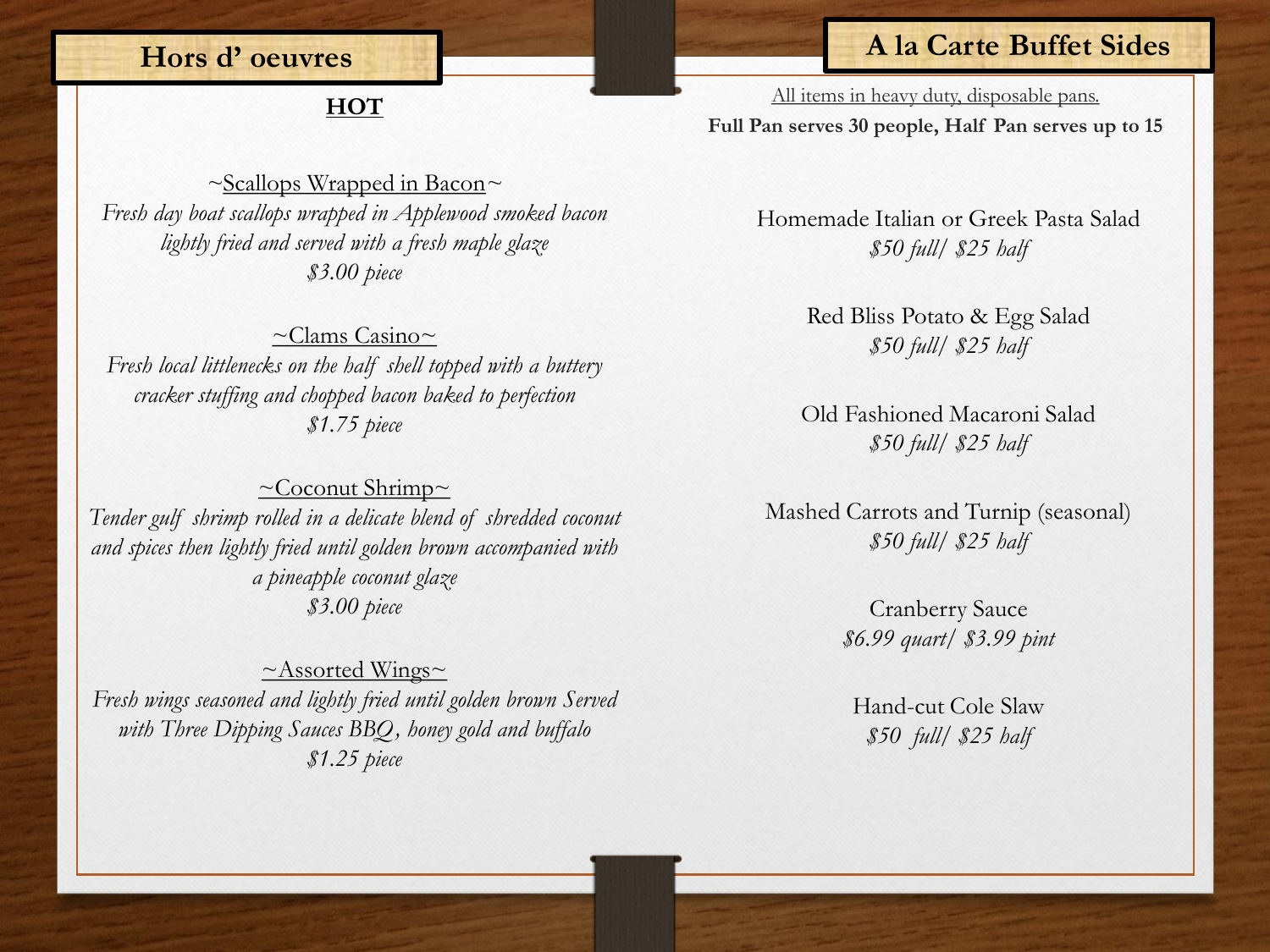### **A la Carte Buffet Sides**

All items in heavy duty, disposable pans. **Full Pan serves 30 people, Half Pan serves up to 15**

## **Hors d' oeuvres**

**HOT**

Real Mashed Potatoes *\$50 full/ \$25 half*

> House Rice Pilaf *\$50 full/ \$25 half*

Corn on the Cob (seasonal) *\$50 full/ \$25 half*

Fresh Broccoli with Garlic and Oil *\$50 full/ \$25 half*

Butternut Squash (seasonal) *\$50 full/ \$25 half*

> Fresh Green Beans *\$50 full/ \$25 half*

 $~\simeq$ Mini Stuffed Quahogs $\sim$ *Fresh Tri-colored peppers mixed with chopped quahog, Chourico, garlic, and ground bread cooked until golden brown \$1.00 piece*

 $\sim$ Short Rib Poppers $\sim$ *Tender Boneless Short Ribs of Beef Jardinière Hand Pulled Served in a Fresh Baked Puff Pastry Topped with Pan Style Gravy \$120 Full / \$60 Half* 

> $\sim$ Cocktail Meatballs $\sim$ *Mini meatballs baked in your choice of Swedish gravy or classic red sauce \$1.00 piece*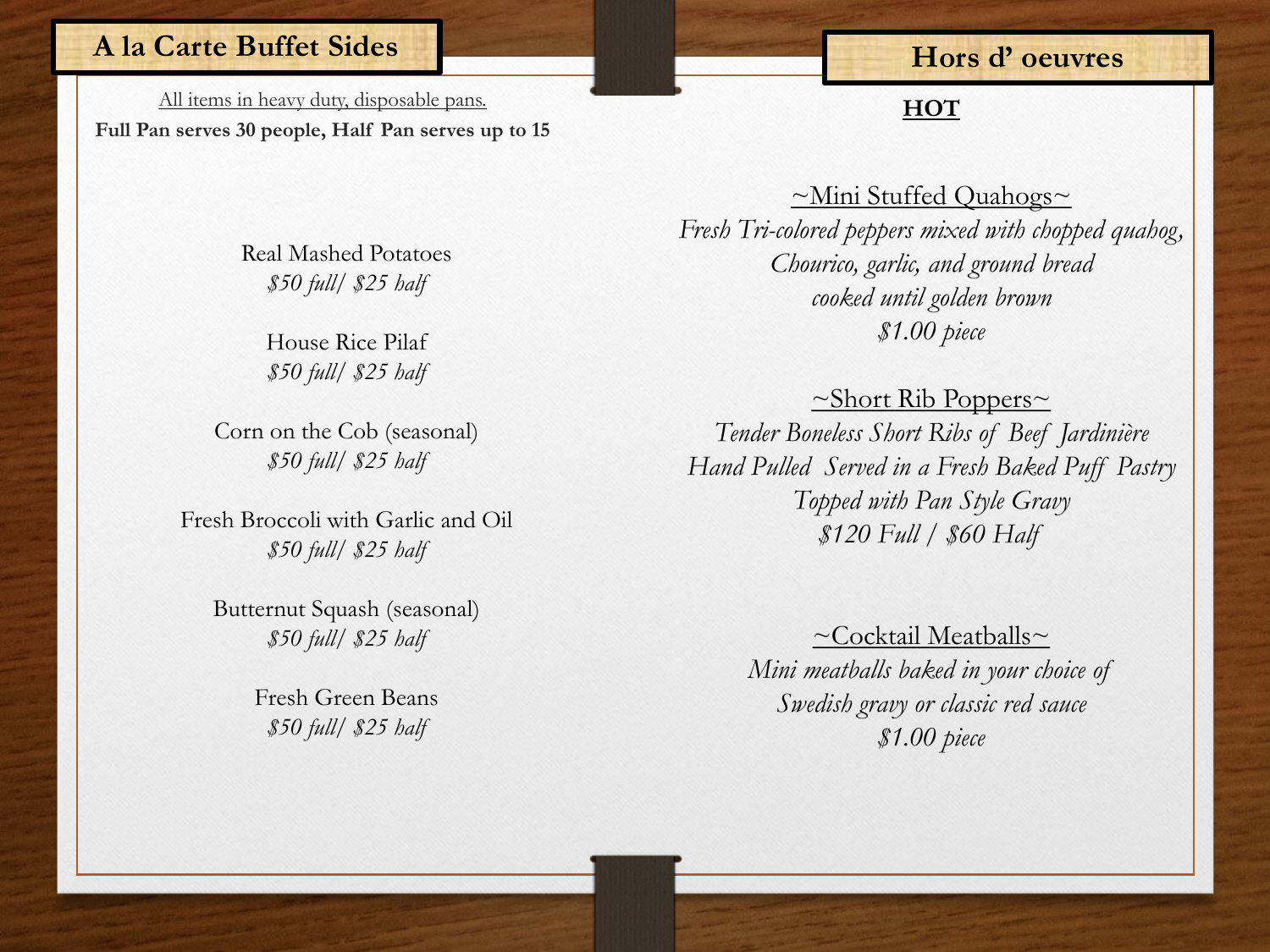#### **Hors d' oeuvres**

**COLD Full Pan serves 20 people, Half Pan serves up to 10**

 $~\sim$ Antipasto Platter $\sim$ *Genoa salami, prosciutto, ham, pepperoni, provolone cheese, artichoke hearts, sliced banana peppers, roasted red peppers served with olive oil and Italian bread \$***<sup>90</sup>** *Full / \$***<sup>45</sup>** *Half*

 $\sim$ Deli Sampler $\sim$ *Roast beef, Double smoked cherry ham, oven roasted turkey, salami, American cheese and Swiss cheese served with finger rolls, mayo & mustard \$***<sup>80</sup>** *Full / \$***40** *Half* 

 $\sim$ Vegetable Crudités and Dip $\sim$ *Fresh Cut seasonal vegetables served with a smoked crab dip \$***<sup>80</sup>** *Full / \$***<sup>40</sup>** *Half* 

~Goat Cheese & Sun Dried Tomato Crostinis~ *Fresh Baked Crostinis Topped with Soft Goat Cheese, Sundried Tomato & a Tomato Pesto \$***<sup>70</sup>** *Full / \$***<sup>35</sup>** *Half* 

### **A la Carte Buffet Sides**

All items in heavy duty, disposable pans. **Full Pan serves 30 people, Half Pan serves up to 15**

> Au Gratin Potatoes *\$***<sup>60</sup>** *full/ \$***<sup>30</sup>** *half*

Fresh Cape Turnip (seasonal) *\$***<sup>50</sup>** *full/ \$***<sup>25</sup>** *half*

Fresh Vegetable Medley (Fresh Broccoli, Carrots, Summer Squash, Zucchini & Cauliflower) *\$***<sup>60</sup>** *full/ \$***<sup>30</sup>** *half*

Braised Brussel Sprouts with Maple Bacon Glaze *\$***<sup>65</sup>** *full/ \$***<sup>30</sup>** *half*

> Homemade Turkey Stuffing *\$***<sup>14</sup>** *quart/ \$***<sup>18</sup>** *pint*

Home-style Turkey Gravy *\$***<sup>14</sup>** *quart/ \$***18** *pint*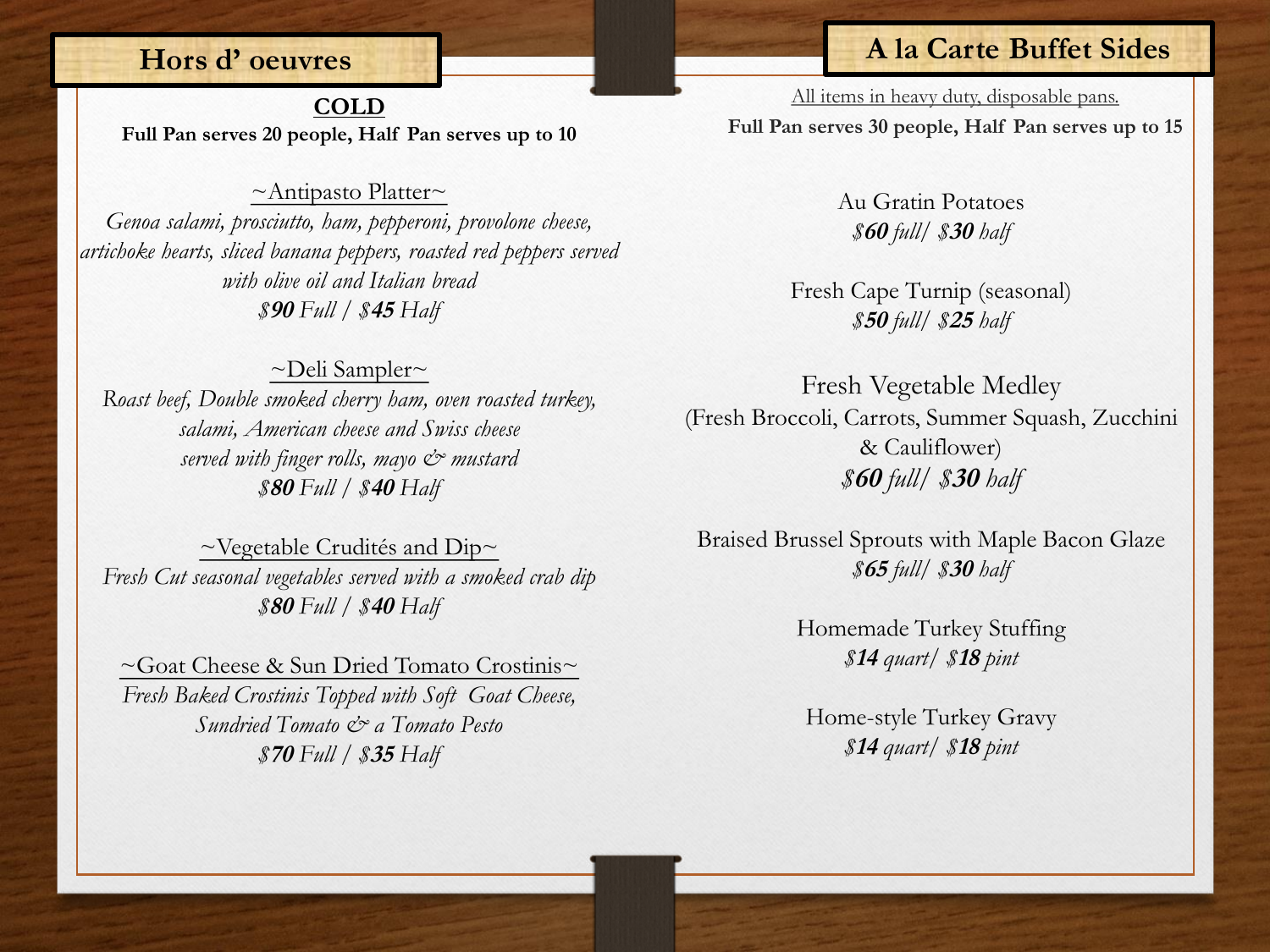### **A la Carte Buffet Entrees**

All items in heavy duty, disposable pans. **Full order serves 20 people, Half order serves up to 10**

> Classic Meat Lasagna *\$***<sup>140</sup>** *full / \$***<sup>70</sup>** *half*

Three Cheese Lasagna *\$***<sup>100</sup>** *full / \$***<sup>50</sup>** *half*

Chicken Broccoli Penne Alfredo *\$***<sup>80</sup>** *full / \$***<sup>40</sup>** *half*

> Chicken Parmesan *\$***<sup>100</sup>** *full / \$***<sup>50</sup>** *half*

Chicken Scampi *\$***90** *full / \$***45** *half*

Homemade Macaroni & Cheese *\$*<sup>80</sup> *full / \$*40 *half*

Chicken Mediterranean over Pasta *\$*<sup>90</sup> *full / \$***<sup>4</sup>**<sup>5</sup> *half*

> Shrimp Scampi *\$***<sup>140</sup>** *full / \$***<sup>70</sup>** *half*

**Full Pan serves 20 people, Half Pan serves up to 10 COLD**

 $\sim$ Deviled Egg Tray $\sim$ *Tender boiled egg halves stuffed with a choice of shrimp or crab infused filling \$60 Full / \$30 Half* 

~Mediterranean Platter~ *Taboule, red pepper hummus, artichoke hearts, Assorted olives, feta cheese, salad and pita bread \$70 Full / \$35 Half* 

~Shrimp Cocktail~ *Tender gulf shrimp served chilled accompanied with cocktail sauce and fresh cut lemon Large \$1.75 Jumbo \$4.00 piece*

### **Hors d' oeuvres**